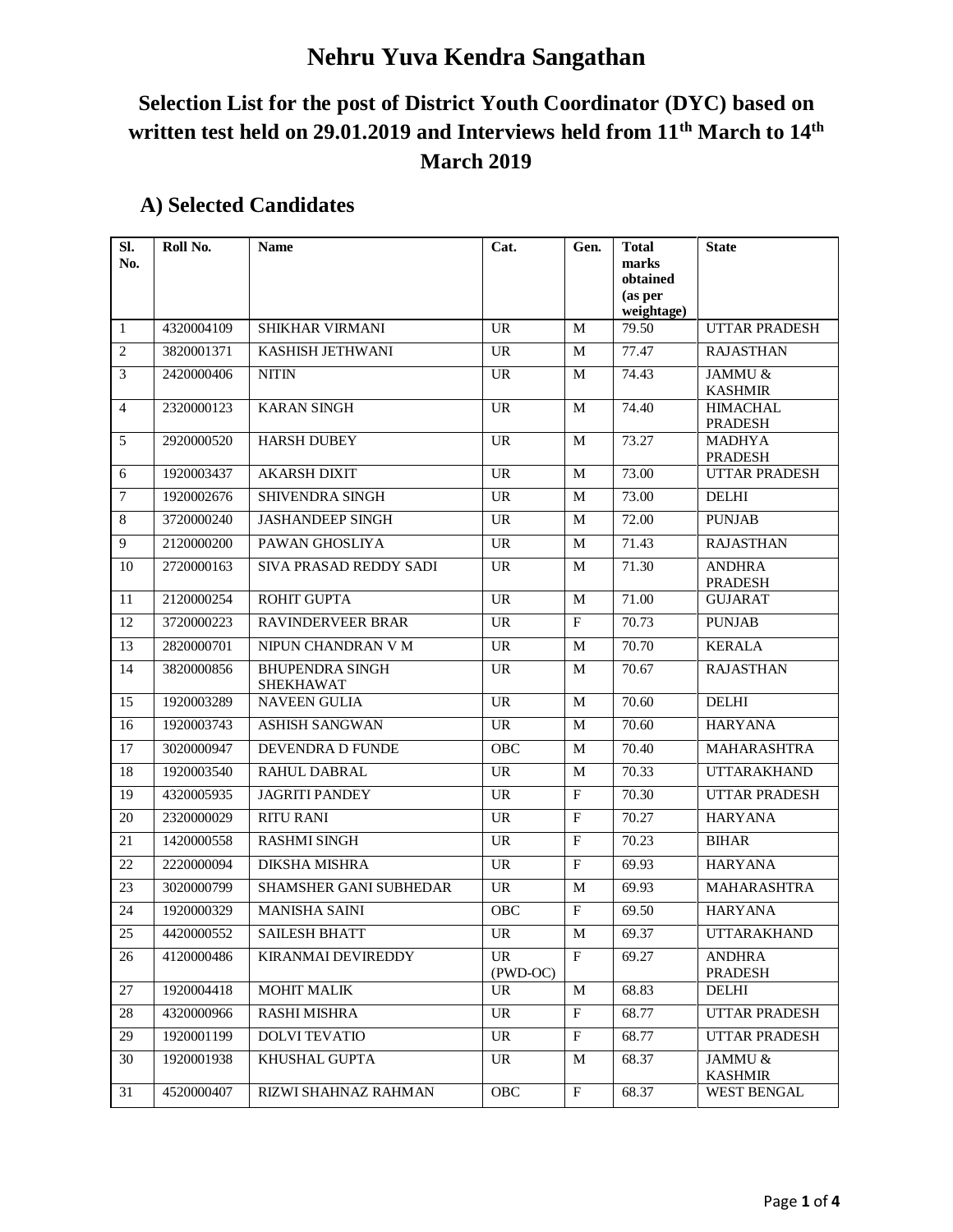| SI.<br>No. | Roll No.   | <b>Name</b>                           | Cat.                  | Gen.           | <b>Total</b><br>marks | <b>State</b>                    |
|------------|------------|---------------------------------------|-----------------------|----------------|-----------------------|---------------------------------|
|            |            |                                       |                       |                | obtained              |                                 |
|            |            |                                       |                       |                | (as per<br>weightage) |                                 |
| 32         | 4420000375 | NITIN CHAUHAN                         | <b>UR</b>             | M              | 68.30                 | UTTAR PRADESH                   |
| 33         | 1520000442 | HARSHARAN SINGH                       | <b>UR</b>             | M              | 68.17                 | <b>PUNJAB</b>                   |
| 34         | 3520000699 | SHAKTI SWARUP SINGH                   | <b>UR</b>             | M              | 67.93                 | <b>ORISSA</b>                   |
| 35         | 1920003095 | MONIKA NANDAL                         | <b>UR</b>             | $\mathbf F$    | 67.90                 | <b>HARYANA</b>                  |
| 36         | 4520000070 | PRIYANKA GHOSH                        | <b>UR</b>             | $\overline{F}$ | 67.73                 | <b>WEST BENGAL</b>              |
| 37         | 1520000282 | <b>MEESHA</b>                         | <b>UR</b>             | $\rm F$        | 67.60                 | <b>HARYANA</b>                  |
| 38         | 1920003981 | PRATIK SINHA                          | <b>UR</b>             | M              | 67.30                 | <b>DELHI</b>                    |
| 39         | 2420000114 | <b>JASLEEN KOUR</b>                   | <b>UR</b>             | $\mathbf F$    | 67.20                 | JAMMU &<br><b>KASHMIR</b>       |
| 40         | 4320006602 | SHAILESH SINGH                        | OBC                   | M              | 67.13                 | <b>UTTAR PRADESH</b>            |
| 41         | 4320003806 | <b>VIJAY KUMAR YADAV</b>              | OBC                   | M              | 66.97                 | UTTAR PRADESH                   |
| 42         | 1920005076 | <b>SACHIN SHARMA</b>                  | <b>UR</b>             | M              | 66.90                 | <b>DELHI</b>                    |
| 43         | 1920004868 | PUNEET GOYAL                          | <b>UR</b>             | M              | 66.80                 | UTTAR PRADESH                   |
| 44         | 4420000693 | <b>UNNIKRISHNAN D</b>                 | <b>UR</b>             | M              | 66.77                 | <b>KERALA</b>                   |
| 45         | 1920004314 | PANKAJ YADAV                          | OBC                   | M              | 66.73                 | <b>HARYANA</b>                  |
| 46         | 4320004920 | VIKASH KUMAR SINGH                    | <b>UR</b><br>(PWD-VI) | $\mathbf M$    | 66.70                 | <b>BIHAR</b>                    |
| 47         | 1920004287 | SHIVDHAN SHARMA                       | <b>UR</b>             | M              | 66.60                 | <b>HARYANA</b>                  |
| 48         | 3120000312 | MICHAEL THANGMINLIEN<br><b>MATE</b>   | <b>ST</b>             | M              | 66.60                 | <b>MANIPUR</b>                  |
| 49         | 1920005355 | <b>UDYBIR</b>                         | <b>UR</b>             | M              | 66.53                 | <b>HARYANA</b>                  |
| 50         | 2320000158 | <b>SURMAYEE</b>                       | $\overline{UR}$       | $\mathbf F$    | 66.50                 | <b>HARYANA</b>                  |
| 51         | 4420000459 | NISHANT RAUTELA                       | <b>UR</b>             | M              | 66.50                 | <b>UTTARAKHAND</b>              |
| 52         | 1920000930 | SHALINI TIWARI                        | <b>UR</b>             | $\mathbf F$    | 66.47                 | <b>DELHI</b>                    |
| 53         | 3820001599 | <b>SACHIN PATODIA</b>                 | <b>UR</b>             | M              | 66.43                 | <b>RAJASTHAN</b>                |
| 54         | 4520000052 | <b>SATHIROY</b>                       | <b>UR</b>             | F              | 66.29                 | <b>WEST BENGAL</b>              |
| 55         | 3020000121 | <b>AMIT ARJUN PUNDE</b>               | <b>OBC</b>            | M              | 66.27                 | MAHARASHTRA                     |
| 56         | 4520000079 | <b>UTTARA BISWAS</b>                  | <b>UR</b>             | $\mathbf F$    | 66.23                 | <b>WEST BENGAL</b>              |
| 57         | 1920003020 | <b>VIPIN KUMAR</b>                    | OBC                   | $\overline{M}$ | 66.17                 | <b>HARYANA</b>                  |
| 58         | 2320000035 | <b>SUMEDHA PAWAR</b>                  | <b>UR</b>             | $\mathbf{F}$   | 66.13                 | <b>UTTAR PRADESH</b>            |
| 59         | 1920005190 | <b>RAKESH KUMAR</b>                   | <b>UR</b>             | M              | 66.07                 | <b>HARYANA</b>                  |
| 60         | 1920000764 | SHWETA SINGH                          | <b>UR</b>             | $\mathbf{F}$   | 66.03                 | <b>DELHI</b>                    |
| 61         | 4320007107 | ANURAG YADAV                          | OBC                   | M              | 65.87                 | UTTAR PRADESH                   |
| 62         | 1520000097 | <b>RAHUL SAINI</b>                    | OBC                   | M              | 65.80                 | <b>UTTARAKHAND</b>              |
| 63         | 1620000107 | SOURABH KUMAR NISHAD                  | OBC                   | M              | 65.60                 | <b>CHHATTISGARH</b>             |
| 64         | 3020000593 | SNEHAL DNYANESHWAR<br><b>BASUTKAR</b> | OBC                   | $\mathbf{F}$   | 65.37                 | MAHARASHTRA                     |
| 65         | 2620000078 | KANCHAN KUMARI                        | OBC                   | $\mathbf F$    | 65.23                 | <b>JHARKHAND</b>                |
| 66         | 2320000159 | <b>RENU RANI</b>                      | OBC                   | $\mathbf{F}$   | 65.10                 | <b>HARYANA</b>                  |
| 67         | 2920000828 | PANKAJ GOSWAMI                        | OBC                   | M              | 65.10                 | <b>MADHYA</b><br><b>PRADESH</b> |
| 68         | 2220000092 | <b>OMKAR SWAMI</b>                    | OBC                   | $\mathbf F$    | 64.93                 | <b>HARYANA</b>                  |
| 69         | 3020000455 | RAHUL SANTRAM DONGRE                  | <b>SC</b>             | M              | 64.80                 | MAHARASHTRA                     |
| 70         | 2820000017 | <b>REMYAK</b>                         | OBC                   | $\mathbf{F}$   | 64.77                 | <b>KERALA</b>                   |
| 71         | 2920001032 | MONIKA CHOUDHARY                      | <b>SC</b>             | $\mathbf{F}$   | 64.33                 | <b>MADHYA</b><br><b>PRADESH</b> |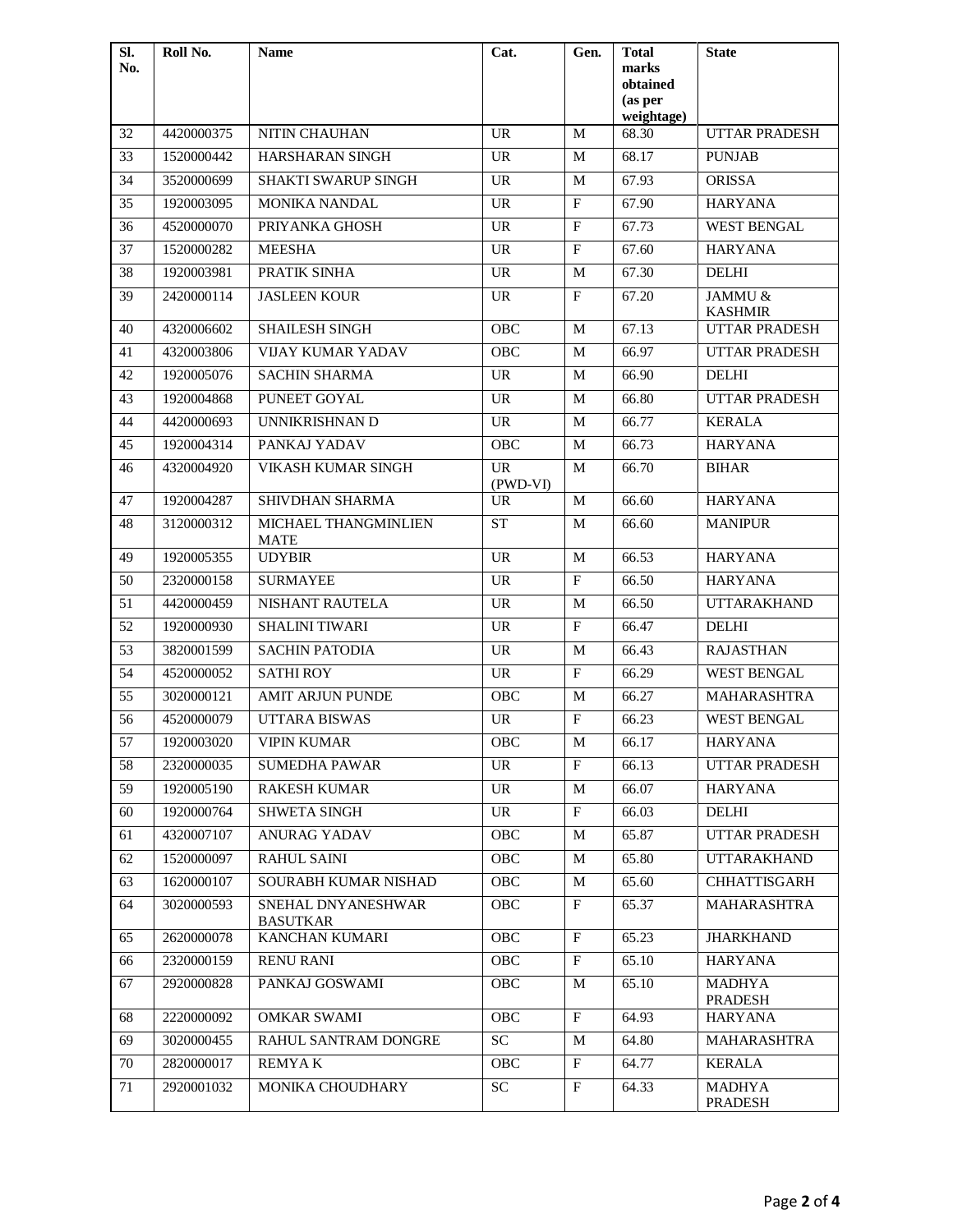| $\overline{\text{SL}}$<br>No. | Roll No.   | <b>Name</b>                         | Cat.            | Gen.                    | <b>Total</b><br>marks<br>obtained | <b>State</b>                    |
|-------------------------------|------------|-------------------------------------|-----------------|-------------------------|-----------------------------------|---------------------------------|
|                               |            |                                     |                 |                         | (as per<br>weightage)             |                                 |
| 72                            | 2820000308 | <b>ULLASKTK</b>                     | <b>OBC</b>      | M                       | 64.23                             | <b>KERALA</b>                   |
| 73                            | 1520000094 | <b>GURSHARAN SINGH</b>              | <b>OBC</b>      | М                       | 64.20                             | <b>PUNJAB</b>                   |
| 74                            | 1420001312 | ANJALEE KUMARI                      | OBC             | F                       | 64.17                             | <b>BIHAR</b>                    |
| 75                            | 2920000942 | NICKEY RATHORE                      | OBC             | $\mathbf F$             | 64.13                             | <b>MADHYA</b><br><b>PRADESH</b> |
| 76                            | 3820001726 | <b>RAJENDRA JAKHAR</b>              | <b>OBC</b>      | М                       | 64.03                             | <b>RAJASTHAN</b>                |
| 77                            | 2220000056 | <b>NARENDER</b>                     | OBC             | М                       | 64.00                             | <b>HARYANA</b>                  |
| 78                            | 3820000571 | PANKAJ YADAV                        | OBC             | M                       | 64.00                             | <b>RAJASTHAN</b>                |
| 79                            | 2020000003 | PAWANJEET KUMAR                     | OBC             | M                       | 63.80                             | GOA                             |
| 80                            | 1520000239 | MOHIT KUMAR SAINI                   | OBC             | M                       | 63.80                             | <b>HARYANA</b>                  |
| 81                            | 4020000106 | SIVAM <sub>S</sub>                  | OBC             | M                       | 63.43                             | <b>PUDUCHERRY</b>               |
| 82                            | 1920003485 | ANUPAM KUMAR KAITHVAS               | $\overline{SC}$ | M                       | 61.87                             | <b>UTTAR PRADESH</b>            |
| 83                            | 4520000666 | <b>ANIRBAN DAS</b>                  | $\overline{SC}$ | M                       | 61.60                             | <b>WEST BENGAL</b>              |
| 84                            | 1920004550 | <b>RAKESH ALORIA</b>                | SC<br>(PWD-VI)  | $\mathbf M$             | 60.60                             | <b>DELHI</b>                    |
| 85                            | 2720000362 | <b>SUHAS N</b>                      | <b>SC</b>       | M                       | 60.47                             | <b>KARNATAKA</b>                |
| 86                            | 1920000153 | AAKANSHA MAHAVERIYA                 | $\overline{SC}$ | $\mathbf{F}$            | 60.23                             | <b>DELHI</b>                    |
| 87                            | 1920001747 | SONIKA CHANDRA                      | <b>SC</b>       | $\mathbf F$             | 60.20                             | <b>UTTAR PRADESH</b>            |
| 88                            | 3020000282 | <b>K SREEVANI</b>                   | <b>ST</b>       | F                       | 59.93                             | <b>ANDHRA</b><br><b>PRADESH</b> |
| 89                            | 1520000315 | <b>ARSHDEEP</b>                     | <b>SC</b>       | $\mathbf F$             | 59.93                             | <b>PUNJAB</b>                   |
| 90                            | 4520000689 | PAPAI DAS                           | $\overline{SC}$ | M                       | 59.90                             | <b>WEST BENGAL</b>              |
| 91                            | 4420000586 | <b>AVINASH KUMAR SINGH</b>          | <b>SC</b>       | M                       | 59.87                             | <b>UTTARAKHAND</b>              |
| 92                            | 3020000721 | ANUP BABURAO INGOLE                 | $\overline{SC}$ | M                       | 59.47                             | MAHARASHTRA                     |
| 93                            | 1920003699 | <b>RAVI KANT</b>                    | SC              | M                       | 59.37                             | <b>DELHI</b>                    |
| 94                            | 1320000217 | <b>MAHIT RABHA</b>                  | <b>ST</b>       | M                       | 59.20                             | <b>ASSAM</b>                    |
| 95                            | 1920000352 | <b>NIDHI</b>                        | <b>SC</b>       | $\mathbf F$             | 58.97                             | <b>DELHI</b>                    |
| 96                            | 2820000337 | PRAVEENKUMAR P V                    | $\overline{SC}$ | М                       | 58.93                             | <b>KERALA</b>                   |
| 97                            | 1520000026 | VIJAY KUMAR                         | SТ              | M                       | 58.83                             | HIMACHAL<br><b>PRADESH</b>      |
| 98                            | 2420000304 | JIGMAT SPALDON                      | <b>ST</b>       | $\overline{\mathrm{F}}$ | 58.13                             | JAMMU &<br><b>KASHMIR</b>       |
| 99                            | 3020001300 | RAVIKUMAR TUKARAM<br><b>TELWADE</b> | <b>ST</b>       | M                       | 57.37                             | MAHARASHTRA                     |
| 100                           | 2720000358 | WORCHIPEM A C                       | <b>ST</b>       | M                       | 54.80                             | <b>KARNATAKA</b>                |
| 101                           | 3120000114 | N SAT LIAN JOY                      | <b>ST</b>       | M                       | 54.60                             | <b>MANIPUR</b>                  |